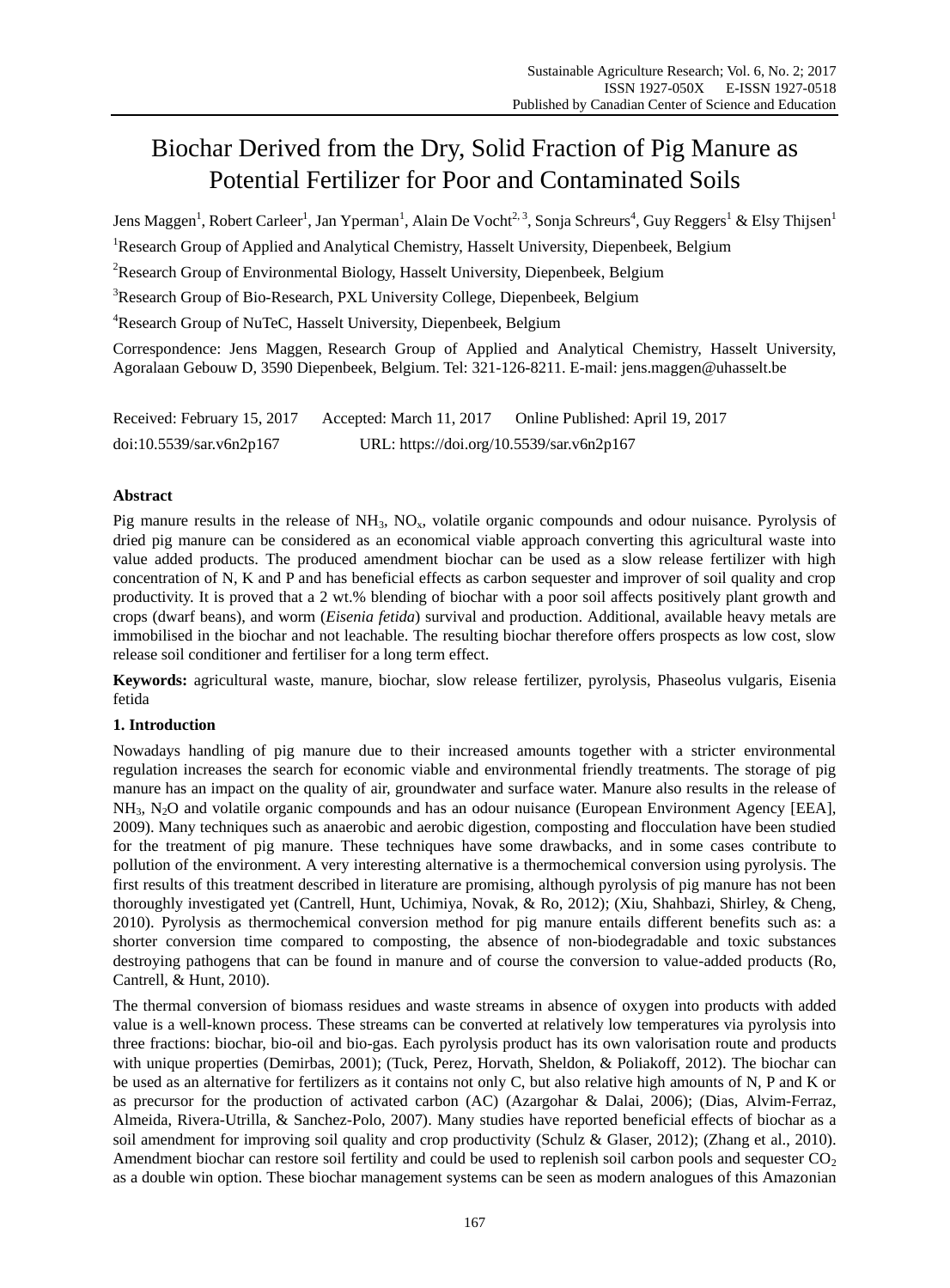phenomenon, *terra preta de Indio*, where aboriginal cultures boosted soil productivity of highly weathered tropical soils mainly through the incorporation of biochar and nutrients into the soil.

A further advantage is that biomass waste streams, present on a large scale around the world, have a low economic value, and do not contribute significantly to the final price of the products obtained. Pyrolysis of biomass waste streams leads to sustainable, environmentally friendly and economically attractive products with added value. Manure processing via pyrolysis is rather limited focused on the bio-oil and biochar. However, the latter can be used, because of its composition, as an alternative for chemical fertilizers (Cantrell et al., 2012); (Uchimiya, Bannon, Wartelle, Lima, & Klasson, 2012). Recently production of AC from biochar as an effective valorisation route is also investigated (Galinato, Yoder, & Granatstein, 2011); (Tuck et al., 2012). The low economic value of the manure together with low production cost and the advantages of the biochar makes it a very interesting economical pathway (Kuppens, Van Dael, Maggen, et al., 2014); (Kuppens, Van Dael, Vanreppelen, et al., 2014).

This study will prove that implementing amendment biochar from pig manure to a soil has a positive effect on soil properties and on cultivating beans.

#### **2. Materials and Methods**

#### *2.1 Materials and Soil Preparation*

The dry, solid fraction of pig manure was obtained as pellets with a dry-matter content of 32 wt.%. and dried overnight (110 °C) to increase the dry-matter content. After drying, the pellets were ground ( $\lt$  2mm) for further pyrolysis and analysis. The manure was sent to Schwerin (Germany) were a pilot pyrolysis installation from Renovia enterprise was used to obtain high amounts of biochar. Renovia enterprise is a company that is investing in the valorisation of manure and other biomasses via pyrolysis and fermentation. The installation was equipped with an automated feeder and uses a unique patented heating system consisting of a horizontal reactor tube with a double hollow screw system filled with a liquid salt and working at an operating temperature of 450°C. The residence time of the manure is about 1 h.

This biochar is evaluated as a soil improver mixed with a sandy (88% sand, 8% silt and 4% clay) contaminated soil from a testing field in Lommel (Belgium) which is located 500 m from a metal processing plant (smelter). This soil is chosen due to multiple studies in upgrading this soil suffering from historical contamination (Bouwman & Vangronsveld, 2004). The soil was first air-dried and sieved to remove stones and plant residues. Afterwards, the biochar was added to create the blended soils. Sandy soils were blended with 2, 5 and 10 weight percentage (wt.%) of biochar from pyrolysed swine manure and mixed for 5 minutes. Tests and analysis were performed after the soil was conditioned for three months.

#### *2.2 Chemical Analysis of Swine Manure and Derived Biochar*

For the thermogravimetric analysis (TGA) of overnight dried samples a DuPont 951 TGA instrument device was used to determine moisture, volatile matter, fixed carbon and ash content. The standard ASTM methods for the analysis of chars were applied (International, 2011). Elemental analysis of carbon (C), nitrogen (N), hydrogen (H), sulphur (S) and oxygen (O) was carried out with a Thermo Electron Flash EA1113 element analyser with BBOT (2, 5-bis(5-tert-butyl-benzoxazol-2-yl) thiophene with formula  $C_{26}H_{26}N_2O_2S$ ) as standard for calibration. Concentration of metals and non-metals were determined by inductively coupled plasma atomic emission spectrometry (ICP-AES) after microwave digestion. Since there are no specific standard procedures described or developed for the decomposition of manure, several standard procedures were tested. The best procedure applied was the standard "microwave digestion of plants in a closed vessel" and uses 5 ml of concentrated nitric acid (HNO<sub>3</sub>, suprapur) and 3 ml of hydrogen peroxide (H<sub>2</sub>O<sub>2</sub>, 30%) followed by a single step microwave treatment (Table 1) (Milestone MLS 1200-Mega) (Araujo, Gonzalez, Ferreira, Nogueira, & Nobrega, 2002). The char produced from pyrolysis was digested in two steps rather than in one step as described above for the pig manure. In a first step, 3 ml HNO<sub>3</sub> suprapur and 2 ml H<sub>2</sub>O<sub>2</sub> 30% were used. In the second step, 2 ml HNO<sub>3</sub> supra pure and 1 ml H<sub>2</sub>O<sub>2</sub> 30% were added again. Finally, the obtained solutions were filtered and diluted with Milli-Q water in a volumetric flask. The determination of element concentrations in the solution was done using a Perkin Elmer Optima 3000 DV ICP-AES device with an axial plasma configuration.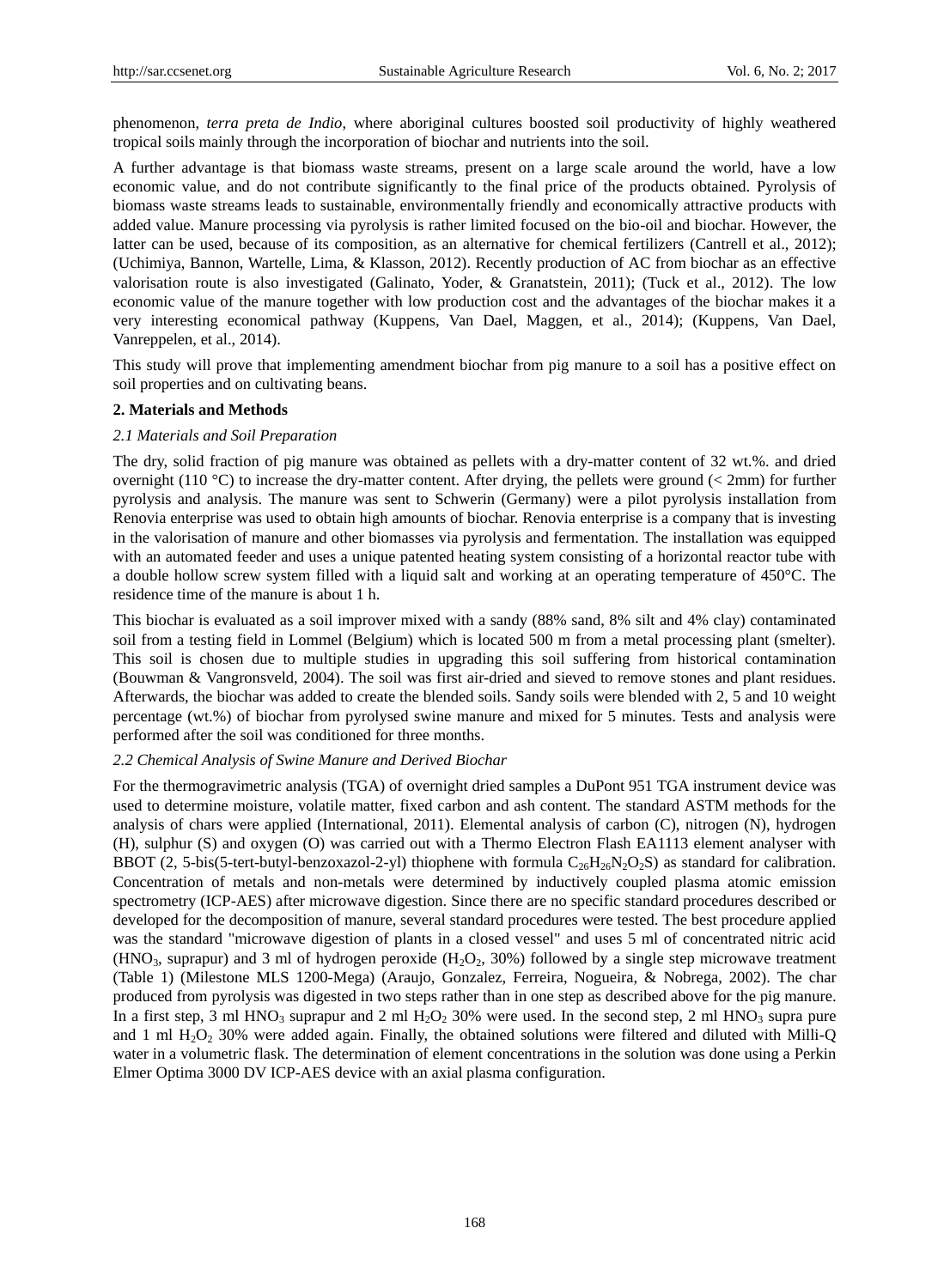| Step 1 |    | Time $(min)$ Power $(W)$ |
|--------|----|--------------------------|
|        | 2  | 200                      |
|        | 1  | $\overline{0}$           |
|        | 5  | 200                      |
|        | 5  | 340                      |
|        | 5  | 400                      |
|        | 20 | 340                      |
| Step 2 | 5  | 200                      |
|        | 5  | 340                      |
|        | 5  | 400                      |
|        | 5  | 500                      |
|        | 15 | 340                      |

| Table 1. Microwave program for the digestion of manure and biochar |  |  |
|--------------------------------------------------------------------|--|--|
|                                                                    |  |  |

To use amendment biochar as a natural soil improver and fertilizer, the impact of the leachability of the metals and the nutrients is a key parameter. Leachability will indeed provide insight on the mobility of the major nutrients (N, K and P) and a number of heavy metals present. It is favourable that nutrients are released slowly while the metals remain in the biochar. Therefore, Milli-Q water or a solution of  $CaCl<sub>2</sub>$ , HNO<sub>3</sub>, KCl or NH<sub>4</sub>OAc, respectively, was added to the char as described by Faridullah et al. (2012). The solution was filtered through a 0.45 micron Millipore filter and analysed with ICP-AES. This extraction was also executed dynamically for the Milli-Q and KCl solutions: the solution was replaced every 24 hours by a "fresh" solution to estimate how much material could be leached within a certain period of time and to determine its maximum limit of leaching. This 24 hours' cycle was repeated 4 times. A first outcome on a one step leaching can be formed via conductivity measurements. Each solution is selected to examine the change in conductivity at a different level. The change in conductivity for Milli-Q water is based on the solubility of metals present. For  $HNO<sub>3</sub>$  this change is based on acid-base reactions. The change in conductivity using  $Ca(NO<sub>3</sub>)<sub>2</sub>$  and  $CaCl<sub>2</sub>$  is based on exchangeable ions while with KCl as indifferent electrolyte the change is based on ionic strength. Step 1 Time into  $\frac{1}{2}$  200 1<br>
1 or 200 1<br>
1 or 200 1<br>
1 or 200 1<br>
1 or 200 1<br>
1 or 200 1<br>
1 or 200 1<br>
1 or 200 1<br>
1 or 200 1<br>
1 or 200 1<br>
1 or 200 1<br>
1 or 200 1<br>
1 or 200 1<br>
1 or 200 parameter. Leadinful yiel independ

Fourier Transform Infrared Spectroscopy (FTIR) was carried out for the initial biomass and char to characterize the bulk composition using a Bruker Vertex 70 FTIR spectrometer equipped with a DTGS detector. The dried samples are pressed into a KBr pellet. The spectrum was recorded in transmission between 4000 to 480 cm<sup>-1</sup> (number of scans: 32, resolution:  $4 \text{ cm}^{-1}$ ).

#### 2.3 Physicochemical Analysis of Biochar Blended Soils

The acidity of the char gives an idea about the mobility of metals in the soil and plant growth. Therefore, Milli-Q water was added to the blended soil (Carter, 1993). This procedure was also used to determine the pH of the soils. This is also done after cultivating. Metal concentrations were determined by wet digestion of the blended soils followed by ICP-AES as described in §2.3. Ca(NO<sub>3</sub>)<sub>2</sub> was used for the determination of the exchangeable metals in soil. Using this method, phyto-toxic heavy metals for plants are exchanged with Ca-ions. In addition to the metal concentration, different key parameters such as pH, organic matter, chemical bonding of the metals and intrinsic plant parameters have to be taken into account, all of which have an effect on the availability and therefore the uptake of metals by the plant (Gleyzes, Tellier, & Astruc, 2002).

The Cation Exchange Capacity (CEC) a good indicator of soil quality and productivity (Extension & United States. Cooperative State Research, 1995). It measures the quantity of negatively charged positions on soil surfaces. The Water Holding Capacity (WHC) is a parameter for determining the amount of water that soil can hold relative to its dry mass. The WHC can be calculated from the equation:

*WHC* (as a percentage of the dry weight) = 
$$
\frac{(S-T-D)}{D} \times 100
$$
 (1)

Here S is the mass of the tube, the filter paper and the water-saturated blended soil; T is the mass of the tube and the filter paper; D is the mass of the dried blended soil (Standardization, 2012).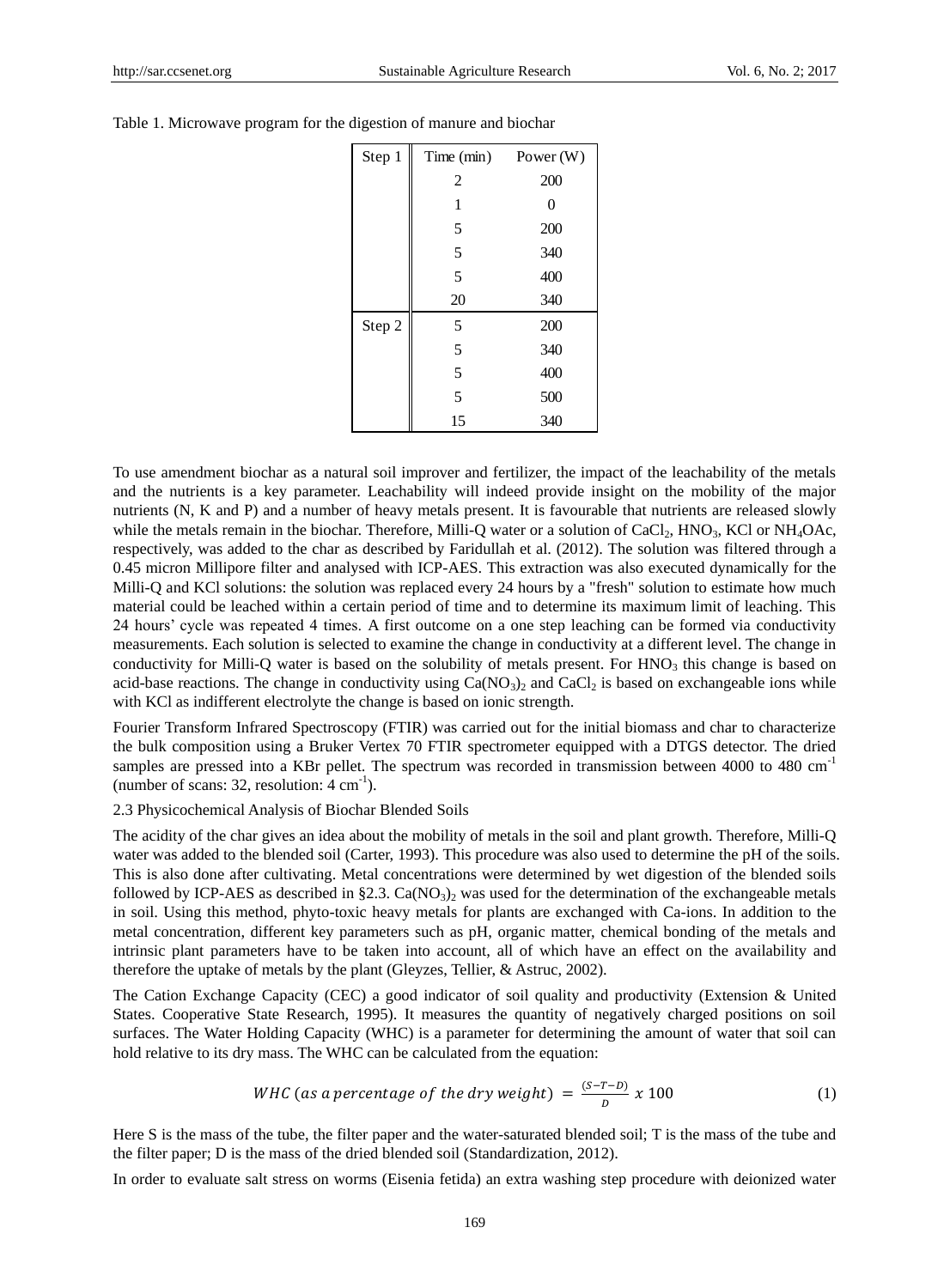was needed based on preliminary worm test experiments. The soil was mixed with distilled water in a  $1/2$  (g/v) ratio. The slurry was stirred for 1 minute and kept aside for 15 minutes; this procedure was repeated 4 times. The slurry was left to settle for 24 h before decantation. Samples of the washing water were analysed using ICP-AES, conductivity and pH measurements. The remaining wet soil was left 4 weeks to dry at ambient temperature.

# *2.4 Plant Grow Tests with Beans*

The dwarf beans (*Phaseolus vulgaris*), also called "Limburgse vroege", were sown on the stabilized soils blended with amendment biochar and on a soil without this biochar for control. The soils with beans were placed in a specially designed growth chamber which mimics natural conditions. (Vanassche & Clijsters, 1990). The plants were carefully removed from the soil after the growth period of 15 days. The roots were washed gently to remove the grains of biochar and soil. The plant is then separated into 3 parts: the leaves, roots and stem according reference (Vanassche & Clijsters, 1990). The analysis of the bean plant takes place in three steps. First, all parts of plants are weighted separately. Further, the length of the stem is also measured. Second, the enzymatic activity is examined for every plant. Samples are stored in a freezer at -80  $\degree$ C prior to analysis. Thirdly, the metal concentration in the leaves of every plant is determined using 200 mg of dried leaves digested in pure, warm nitric acid (HNO<sub>3</sub>). After digestion suprapur HCl and Milli-Q water was added. The metal concentrations in these solutions are determined by ICP-AES (Vanassche & Clijsters, 1990). The roots are not used for the analysis of metal concentrations due to remains of soil that cannot be washed off.

#### *2.5 Soil Toxicity Tests with Worms*

The worms (*Eisenia fetida*) were obtained from synchronized cultures and fed with cow manure. The untreated Lommel soil was chosen as reference. Tap water was added to these containers and humidity was monitored during the test and adjusted if necessary (Standardization, 2012). Survival, growth (biomass) and number of cocoons were used as endpoint. Small bait portions consisting of oatmeal and activated carbon were fixed in holes pierced in PVC strips (Bait lamina). These strips with ten holes each were placed in the soils of the containers mentioned above. The worms added to the soils progressively feed on the bait placed in the soil substrate. The disappearance of the bait material after one week was directly associated with the feeding activity of the worms (Kratz, 1998). Analysis is done by weighing the worms before and after the soil toxicity test. The worms and their produced cocoons are also counted after 4 weeks for a first indication of the toxicity of the soils. The number of open holes in the PVC strips is counted and expressed in percentage for comparison. All the results are then statistically analysed (Kruskal-Wallis, Mann-Whitney U) to see if there is a significant difference between the soils blended with amendment biochar and the reference. The independent samples Kruskal-Wallis test was used to check if there is a significance for the cocoons, mortality, growth and bait lamina not taking into account the different blends. The Mann-Whitney U test was used to check if there are significant differences between the 0, 2 and 5 wt.% soils within the cocoons, mortality, growth and bait lamina. If the significance is less than 0.05 the difference is regarded as significant (Solutions)

# **3. Results and Discussion**

#### *3.1 Characterization of the Manure and Biochar*

The major part ( $\pm$  77 wt.%) of the manure consists of volatile matter (45%) and ash (32%). The rest of the manure consists of fixed carbon ( $\pm$  18 wt.%) and moisture ( $\pm$  4 wt.%). The composition of the biochar shows significant differences as a result of pyrolysis. A temperature of up to  $450 \, \text{°C}$  is reached during the pyrolysis process, causing the volatile matter to drop under 5 wt.% increasing simultaneously the amounts of ash and fixed carbon. The amount of fixed carbon doubled to about 43 wt.% and the ash content shows an increase of 66 % to about 52 wt.%. These results are summarized in Table 2.

Table 2. Thermogravimetric and elemental analysis of the manure and biochar

| <b>Sample</b>                                                                                              | W <sup>ad</sup> | $\mathsf{Ash}^{\mathsf{db}}$ | VM <sup>db</sup> | $C_{\sf fix}^{\sf db}$ |      |     |     |     | O <sup>diff</sup> |
|------------------------------------------------------------------------------------------------------------|-----------------|------------------------------|------------------|------------------------|------|-----|-----|-----|-------------------|
| <b>Virgin Manure</b>                                                                                       | 4.1             | 32.4                         | 45.4             | 18.1                   | 30.1 | 4.0 |     | 0.5 | 30.3              |
| <b>Amendment Biochar</b>                                                                                   | 1.4             | 51.6                         | 4.4              | 42.8                   | 33.0 |     | l.8 | 0.1 | 12.4              |
| <sup>db</sup> dry basis; <sup>ad</sup> air dried, $O^{diff}$ =100-(C+H+N+S+Ash), db                        |                 |                              |                  |                        |      |     |     |     |                   |
|                                                                                                            |                 |                              |                  |                        |      |     |     |     |                   |
|                                                                                                            |                 |                              |                  |                        |      |     |     |     |                   |
| Element analyses are also shown in Table 2. The biggest difference between the virgin manure and amendment |                 |                              |                  |                        |      |     |     |     |                   |
| biochar can be found in the O content. The virgin manure has an O content of 30.3 wt.% while the amendment |                 |                              |                  |                        |      |     |     |     |                   |
| biochar has only 12.4 wt.% of O content. This decrease in O content can be explained by the conversion of  |                 |                              |                  |                        |      |     |     |     |                   |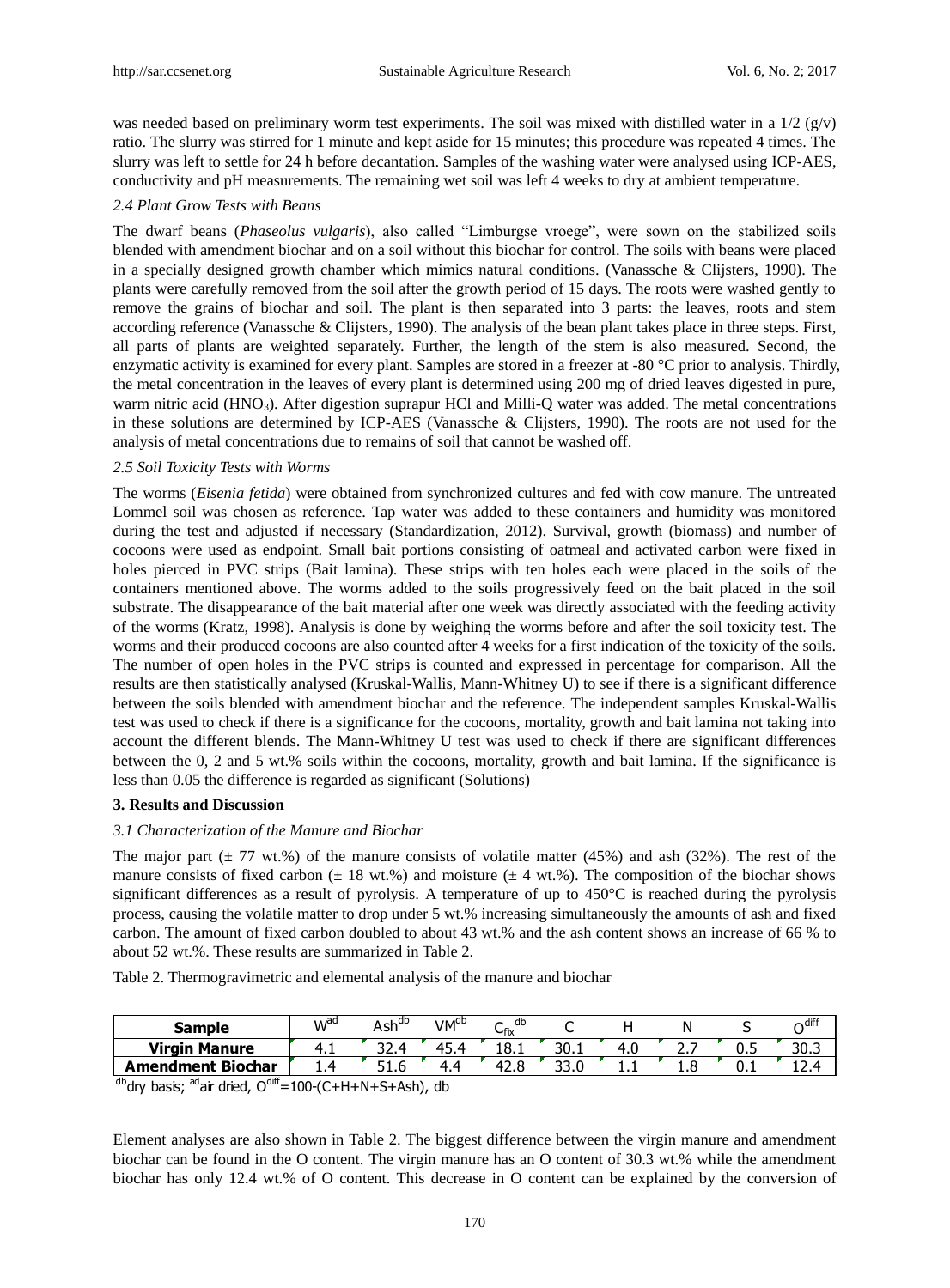compounds in the virgin manure resulting in volatile matter  $(NO_x, SO_x, H_2O, ...)$  leaving the material and thus, beside a decrease in O, also a decreasing N and S content.

The results of the ICP-AES analyses indicate a broad distribution of metal concentrations in the virgin manure (Table 3). High concentrations ( $> 20$  mg.g<sup>-1</sup>) of Ca, K and Mg are present. Na and P are present in moderate concentrations ( $> 10$  mg.g<sup>-1</sup>) while Al, Cu, Fe, Mn and Zn are present in low concentrations ( $< 3$  mg.g<sup>-1</sup>). Other (heavy) metals were not detected. Since most metals are not volatilized during pyrolysis under the given conditions, they are not found back in the bio-oil or gas. (Tack, Van Ranst, Lievens, & Vandenberghe, 2006) This leads to a concentration increase in the biochar as visualised in Table 3. Elements present in the biochar are doubled in concentration compared with the starting material.

|                | Ca                | ĸ                 | Mq                |  |
|----------------|-------------------|-------------------|-------------------|--|
| <b>Sample</b>  | $mg.g-1$          | $mg.g-1$          | $mg.g^{-1}$       |  |
| Manure         | 35.18 (0.55)      | 35.03 (0.31)      | 21.13 (0.33)      |  |
| Biochar        | 68.18 (1.90)      | 25.22 (2.18)      | 36.05 (4.04)      |  |
|                | <b>Na</b>         | Р                 | Fe                |  |
| Sample         | $mg.g-T$          | mg.g <sup>T</sup> | mg.g <sup>T</sup> |  |
| Manure         | 14.90 (0.14)      | 19.84 (0.39)      | 2.13(0.04)        |  |
| Biochar        | 6.51(0.53)        | 57.27 (5.39)      | 14.48 (2.68)      |  |
|                | Mn                | Al                | <b>Cu</b>         |  |
| Sample         | $mg.g-T$          | mg.g <sup>T</sup> | mg.g <sup>T</sup> |  |
| Manure         | 0.55(0.01)        | 0.72(0.08)        | 0.44(0.01)        |  |
| <b>Biochar</b> | 1.39 (0.09)       | 2.86(0.16)        | 1.19(0.11)        |  |
|                | Zn                | Cr                | Ni                |  |
| Sample         | $mg \cdot g^{-1}$ | $mg.g^{-1}$       | $mg.g-T$          |  |
| Manure         | 0.64(0.01)        | ${}< 0.01$        | ${}< 0.1$         |  |
| <b>Biochar</b> | 2.75 (0.20)       |                   |                   |  |
|                | Рb                | As                |                   |  |
| Sample         | $mg.g^{-1}$       | $mg.g^{-1}$       |                   |  |
| Manure         | ${}< 0.1$         | $<$ DL            |                   |  |
| Biochar        |                   |                   |                   |  |

Table 3. Elemental composition of the virgin manure and amendment biochar

DL: below detection limit, standard deviation between brackets

FTIR spectra of the virgin manure and biochar are shown in Figures 1. The spectrum of the virgin manure clearly shows absorption bands of amides (3280, 1650, 1544 cm<sup>-1</sup>), carbonates (2500 (overtone), 1440, 873, and 714  $\text{cm}^{-1}$ ), phosphates (1080 cm<sup>-1</sup>) and nitrates (1385 cm<sup>-1</sup>). The FTIR spectrum of the biochar shows clearly that the organic fraction in the biochar is almost completely carbonized by the absence of a significant response in the spectral range for CH absorptions (2800-3000 cm<sup>-1</sup>). Dominant IR absorption bands that are present can be related to the mineral fraction (carbonates, phosphates and nitrates).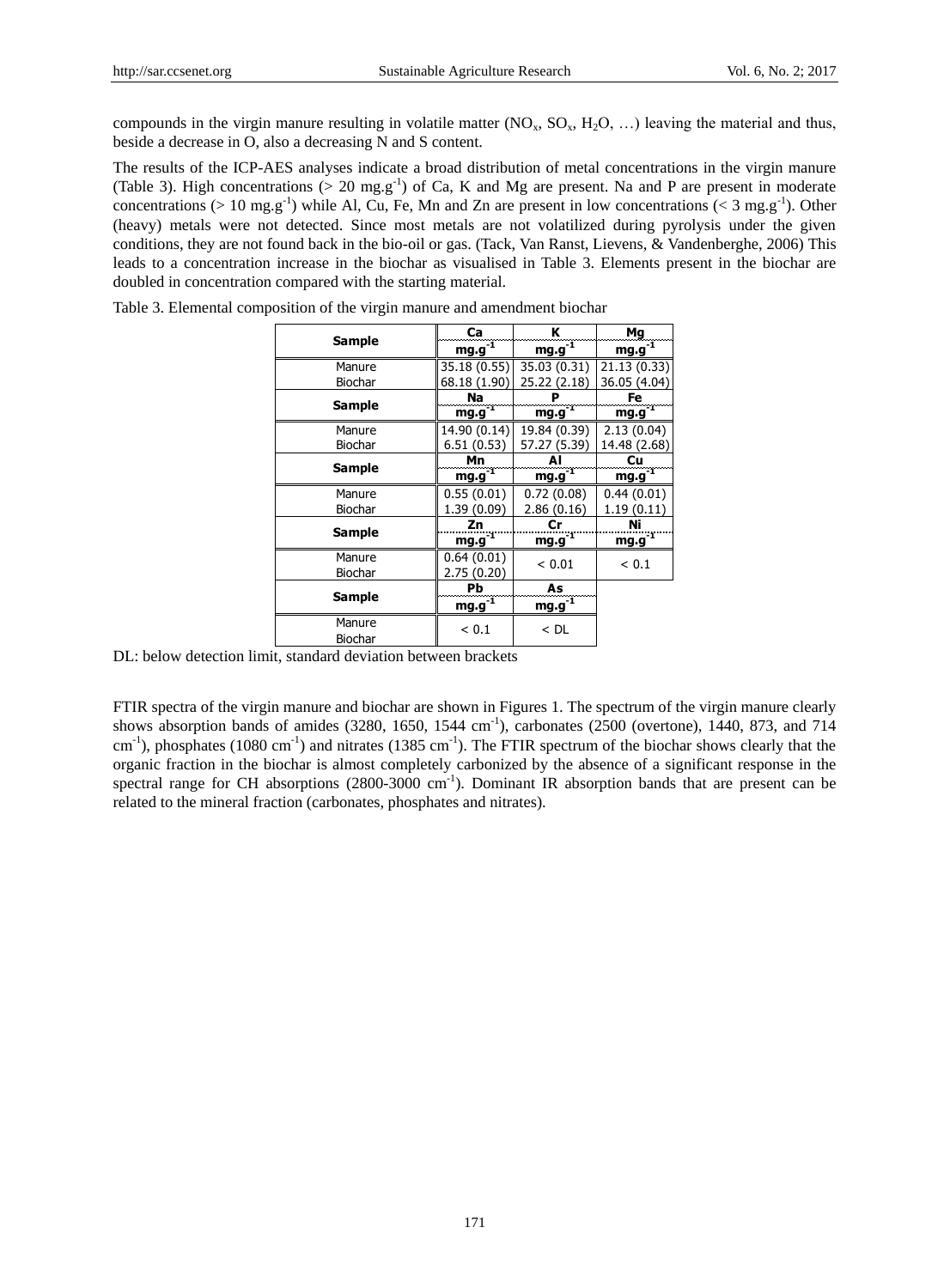

Figure 1. FTIR spectrum of the virgin manure (bottom) and fertilizer like biochar (top)

# *3.2 Leachability of the Amendment Biochar*

The conductivity (Table 4) of the solution increased the most for the biochar mixed with KCl solution and Milli-Q water, the last because of its initial absence of ions and Milli-Q water is considered as a strong leaching agent. An increase in conductivity is also found for CaCl<sub>2</sub> and Ca(NO<sub>3</sub>)<sub>2</sub> stating that the Ca<sup>2+</sup> presence will be exchanged with other ions present in the biochar. Table 4 also shows a sharp drop in conductivity for 0.1 and  $0.5M$  HNO<sub>3</sub> solutions. This decrease in conductivity can be explained by the neutralisation reaction of the biochar. This neutralisation reaction by carbonate and phosphate explains the buffering action of the char. For 0.01M HNO<sub>3</sub>, NH<sub>4</sub>OAc and NH<sub>4</sub>OAc/EDTA treatments it can be stated that leaching of the biochar is rather limited.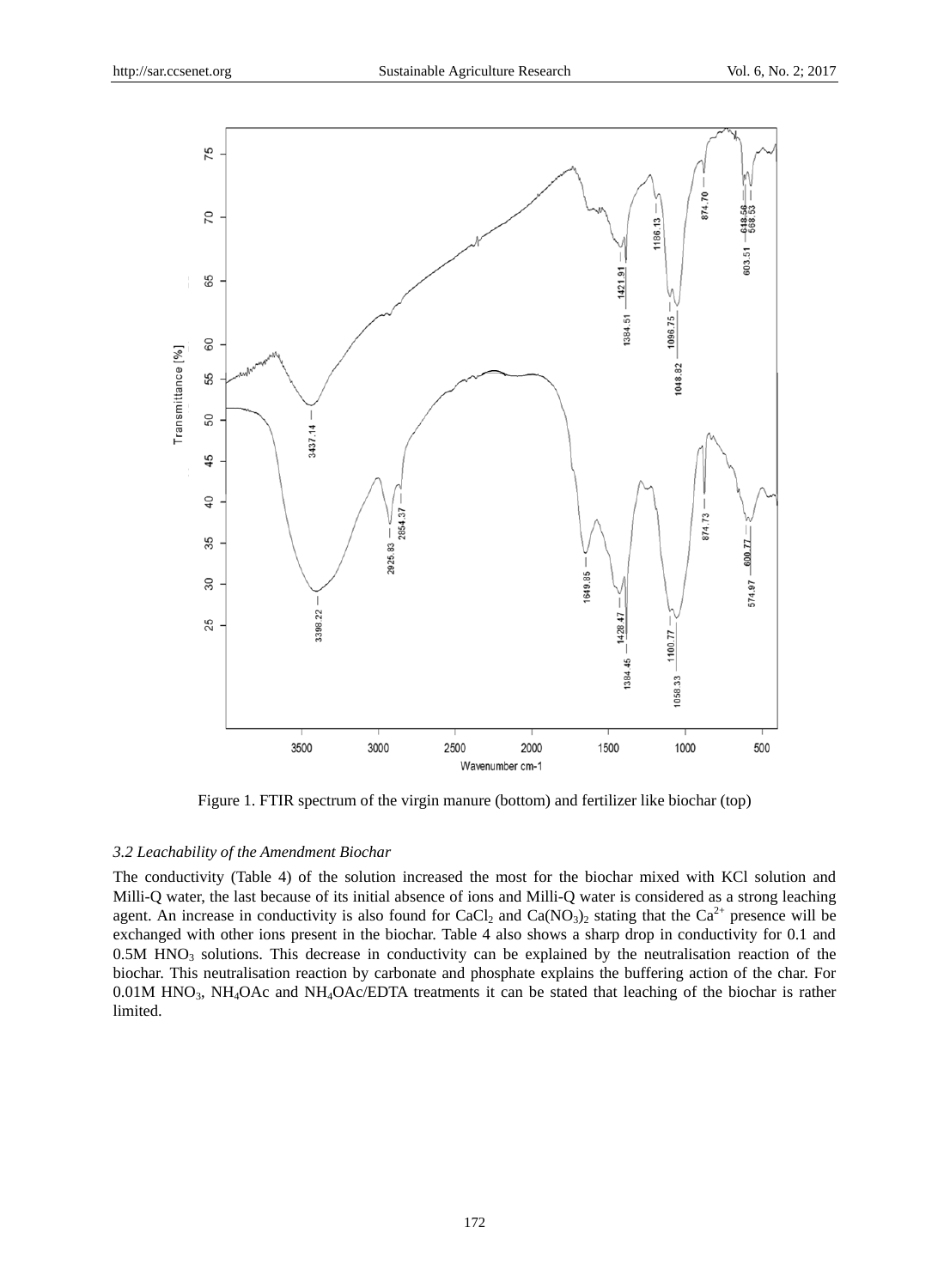|                                                      | Milli-Q                    | HNO <sub>3</sub> (0.5M)  | HNO <sub>3</sub> (0.1M)                      |
|------------------------------------------------------|----------------------------|--------------------------|----------------------------------------------|
| Conductivity of biochar $(mS.cm^{-1})$               | 3.23                       | 35.20                    | 11.15                                        |
| Conductivity control solution (mS.cm $^{-1}$ )       | < 0.01                     | 148.50                   | 31.20                                        |
| <b>Difference</b>                                    | 3.23                       | $-113.30$                | $-20.05$                                     |
|                                                      | HNO <sub>3</sub> (0.01M)   | <b>KCI (1M)</b>          | Ca(NO <sub>3</sub> ) <sub>2</sub> (0.1M)     |
| Conductivity of biochar $(mS.cm^{-1})$               | 4.40                       | 96.17                    | 18.07                                        |
| Conductivity control solution (mS.cm <sup>-1</sup> ) | 3.10                       | 92.40                    | 16.00                                        |
|                                                      |                            |                          |                                              |
| <b>Difference</b>                                    | 1.30                       | 3.77                     | 2.07                                         |
|                                                      | CaCl <sub>2</sub> $(0.1M)$ | NH <sub>4</sub> OAC (1M) | NH <sub>4</sub> OAC (0.5M)<br>/ EDTA (0.02M) |
| Conductivity of biochar $(mS.cm^{-1})$               | 5.28                       | 57.30                    | 35.05                                        |
| Conductivity control solution ( $mS.cm^{-1}$ )       | 2.60                       | 56.60                    | 33.60                                        |

A better insight in the change in conductivity and leaching mechanisms can be obtained using dynamic leaching procedure. A 1x 96h test is performed to see if saturation is reached between 24h and 96h. The conductivity increase of the 1M KCl solution shows a decrease after 48h and remains constant the next 24 and 48h at a somewhat lower value compared to the first 24h leaching while the increase in conductivity in Milli-Q water decreases with each 24h fresh leaching treatment (Figure 2). This can be interpreted as a limited leachability of the biochar in Milli-Q water in contrast to KCl where the ionic strength will affect solubility and conductivity.



Figure 2. Conductivity increase in function of dynamic leaching of the amendment biochar in Milli-Q water and KCl solution (1M)

Figure 3 shows the trend of the pH change as a function of the same dynamic leaching procedure. For the 1M KCl leaching an almost constant pH of 8.00 is reached for each fresh KCl treatment and this indepently for the n x 24H or 1 x 96h application. For Milli-Q water pH increases steadily for each leaching treatment until almost the PZC of the amendment biochar is reached, being 9.4. For the 1 x 96h treatment this pH is not reached for Milli-Q water, a maximum of 8.4 can be noticed. The amendment biochar has the strong ability to buffer the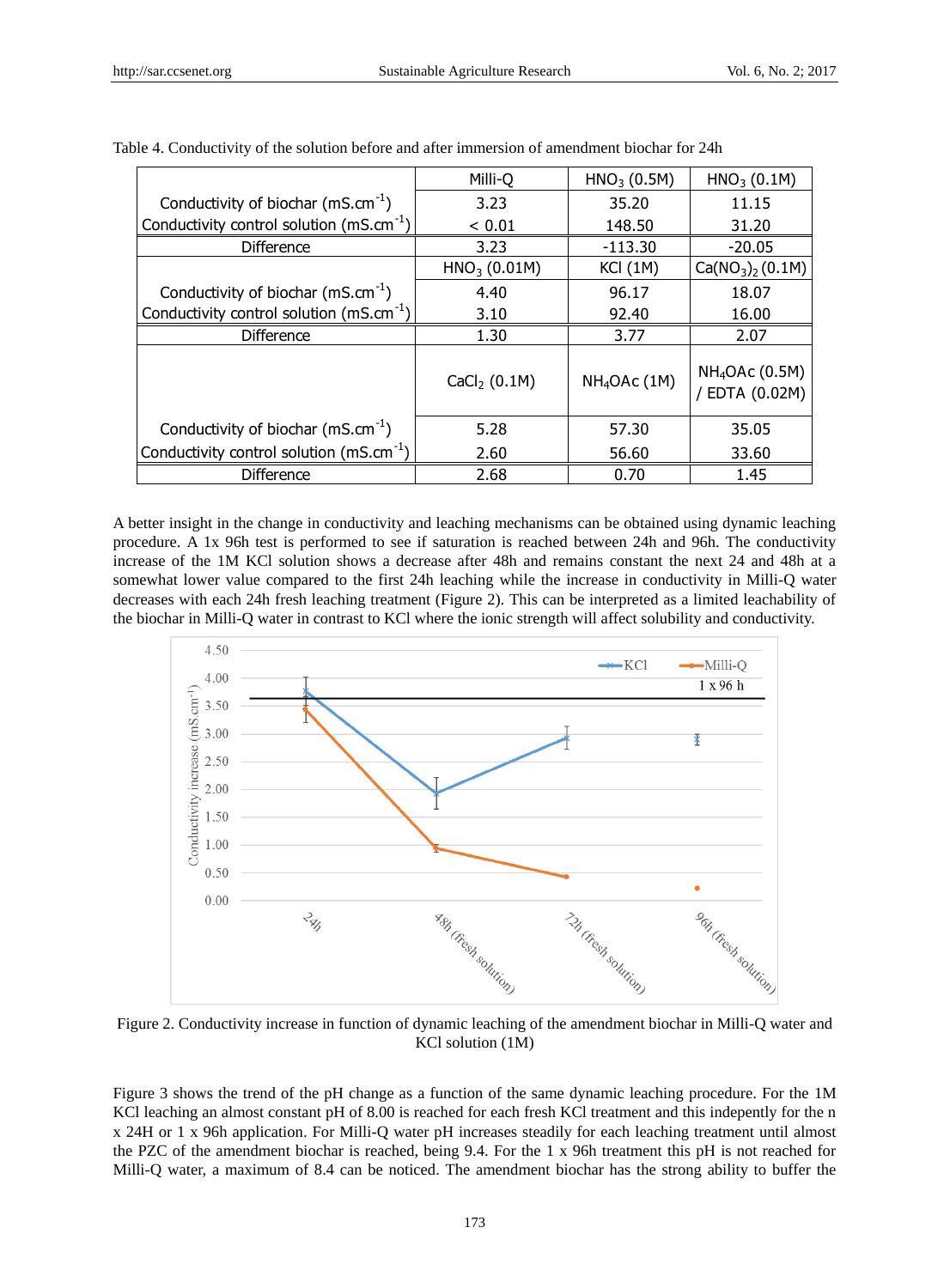

solution due to the presence of carbonates and phosphates. As Milli-Q water is more aggressive this buffering effect is not perfectly compensated.

Figure 3. pH in function of dynamic leaching of the amendment biochar in Milli-Q water and KCl solution (1M)

Furthermore, we examined the ionic composition of the solutions after dynamic leaching of the amendment biochar. In the case of Milli-Q water (Figure 4), all analysed elements show a decreased concentration in function of leaching repeatability over a constant time. Figure 5 shows that 40% of K present in the biochar is leached after 96h. Ca and Mg with 3% and 2% removal are less leached in contrast to Na with 22% removal. Only 0.26% of P present in the biochar is leached, which is important in view of its plant availability suggesting a less soluble P species stronger bound in the biochar. This is an indication that P is present as calcium phosphate  $(Ca_3(PO_4)_2)$  and that most of the released Ca is coming from calcium carbonate (CaCO<sub>3</sub>). Al, Cu, Zn and Fe were not detected in the leaching solutions. Also this is an important fact in view of its environmental friendly and save use as soil amendment. The outcome is rather different for leaching with KCl (Figure 5) where the leaching is more or less constant in function of leaching repeatability over a constant time. K is not taken into account because of the matrix (KCl solution). 48% of Na present in the biochar is leached after 96h. Ca, Mg and P are leached for respectively 2%, 7% and 4% of the amount present in the biochar. Al, Cu, Zn and Fe were not detected in the leaching solutions.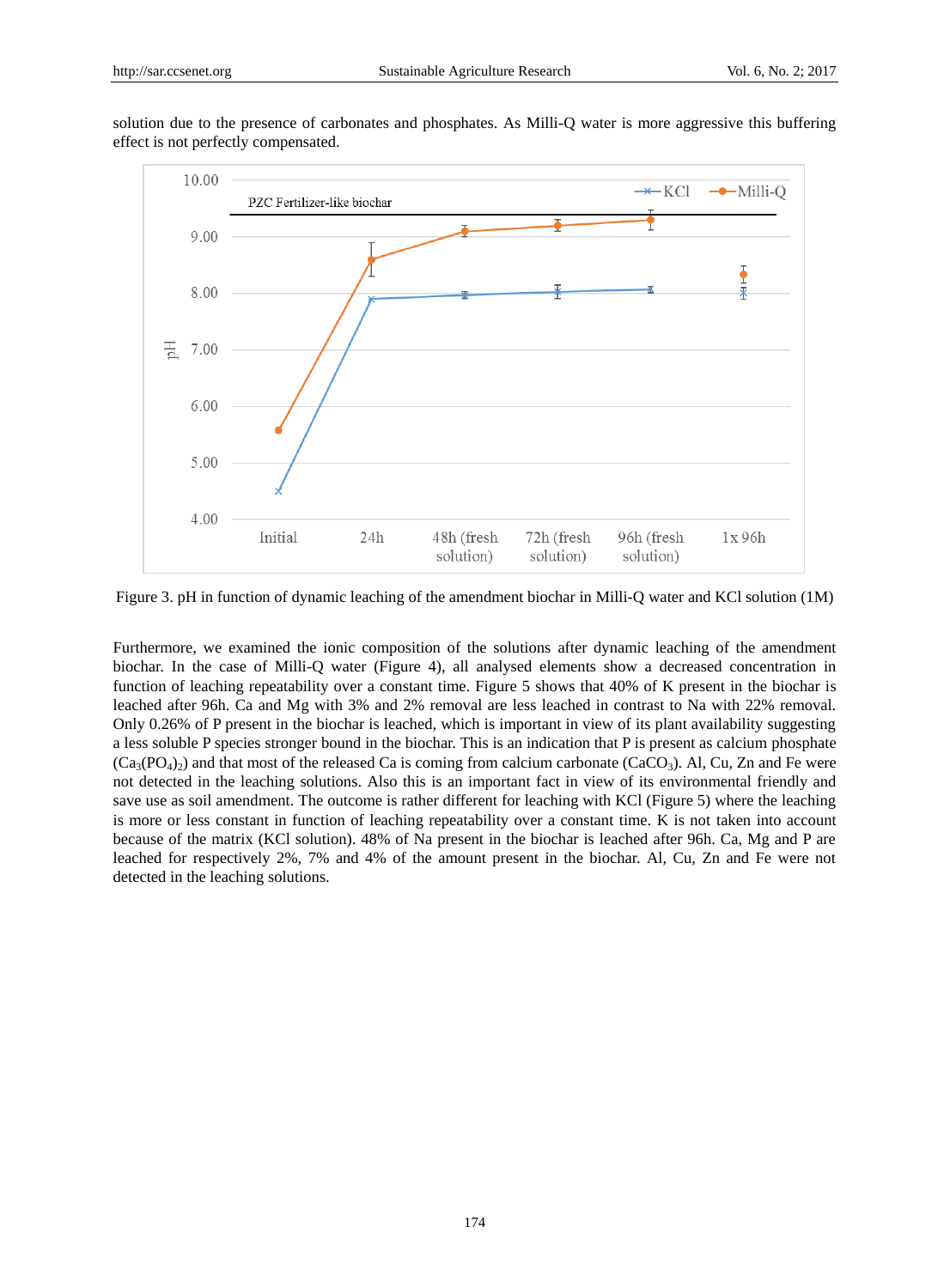

Figure 4. Elemental analysis of solution after dynamic leaching of the amendment biochar with Milli-Q water



Figure 5. Elemental analysis of the solution after dynamic leaching of the amendment biochar with KCl solution (1M)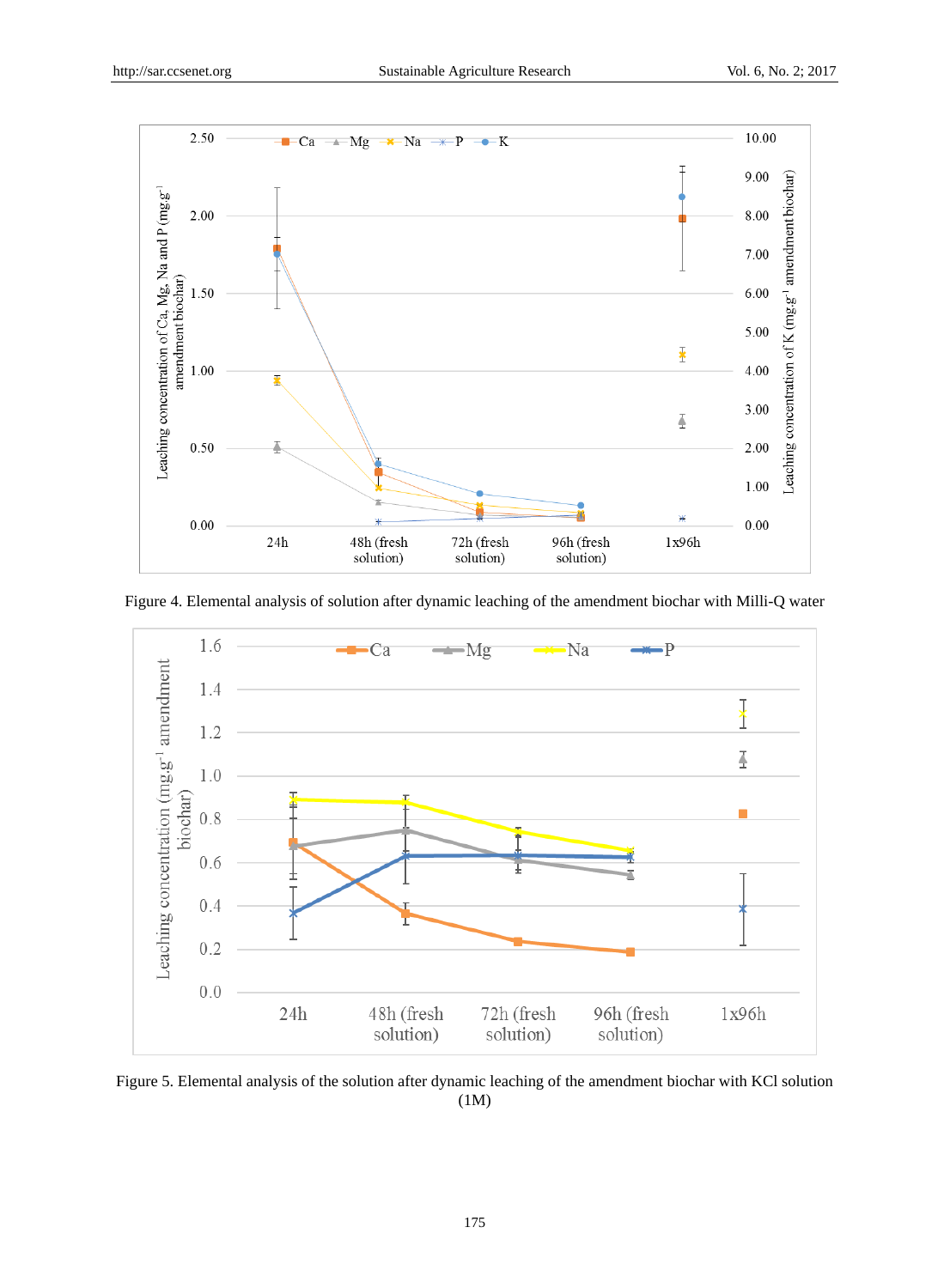#### *3.3 Characterization of the Amendment Biochar Blended Soils*

#### 3.3.1 Characterization of the Amendment Biochar Blended Soils

Only the 2 wt.% and 5 wt.%, besides the virgin sandy soil, are researched in more detail because of the positive plant growth. For the 10 wt.% blending very negative plant growth results were obtained. The element concentrations of K, Al, Cu, Zn, Mg, Na, Fe, and P in the soils are presented in Figure 6. This graph shows that the concentration of the elements increases with increasing content of biochar except for Al and Fe, because of their high amounts already present in the virgin sandy soil and the relative small amount added via the amendment biochar. The pH values for the soils are 6.3, 7.0 and 7.3 for 0 wt.%, 2 wt.% and 5 wt.% respectively (Table 5). This increase in pH can be explained by its high PZC and the buffering capacity of the amendment biochar due to the carbonates and phosphates present in the biochar.



Figure 6. Elemental analysis of the soils with different wt.% of amendment biochar

Table 5. pH, Water Holding Capacity, Cation Exchange Capacity and conductivity of the biochar blended soils (not washed)

| <b>Sample</b> | pH (before) | $(%^{0})^{1}$<br>WHC. |     | CEC (cmol.kg <sup>-1</sup> ) Conductivity ( $\mu$ S.cm <sup>-1</sup> ) |
|---------------|-------------|-----------------------|-----|------------------------------------------------------------------------|
| 0 wt% biochar | 6.3         | 42.8                  | 5.9 | 143.7                                                                  |
| 2 wt% biochar | 7.0         | 54.0                  | 7.3 | 422.3                                                                  |
| 5 wt% biochar |             |                       | 8.2 | 1088.7                                                                 |

The WHC increases with increasing biochar content from about 43% for the soils without biochar till about 57% for the soils with 5 wt.% biochar (Table 5). The difference between 2 wt.% and 5 wt.% is rather small. This shows that soils containing biochar can retain more water than those without which is ideal for sandy soils that dry out easily. The same trend is found for the CEC (Table 5) which increases with increasing content of biochar and can be related with the adsorptive character of the biochar. The more biochar in the soil the more it tends to retain positively charged ions in the soil. The difference between 2 wt.% and 5 wt.% amendment biochar is however more expressed. The CEC rises with almost 24% when 2 wt.% amendment biochar is added to the soil and with an additional 12% when 5% is added. **Sample** pH (before) WHC (%) CEC (cmol.kg<sup>-1</sup>) Conductivity (µS.cm<sup>-1</sup>)<br> **0 wt% biochar** 6.3 42.8 5.9 143.7<br> **2 wt% biochar** 7.0 54.0 7.3 422.3<br> **5 wt% biochar** 7.3 57.2 8.2 1088.7 13<br>
The WHC increases with increasing bio

In contrast to the conductivity, it increased dramatically by adding the amendment biochar. This is the reason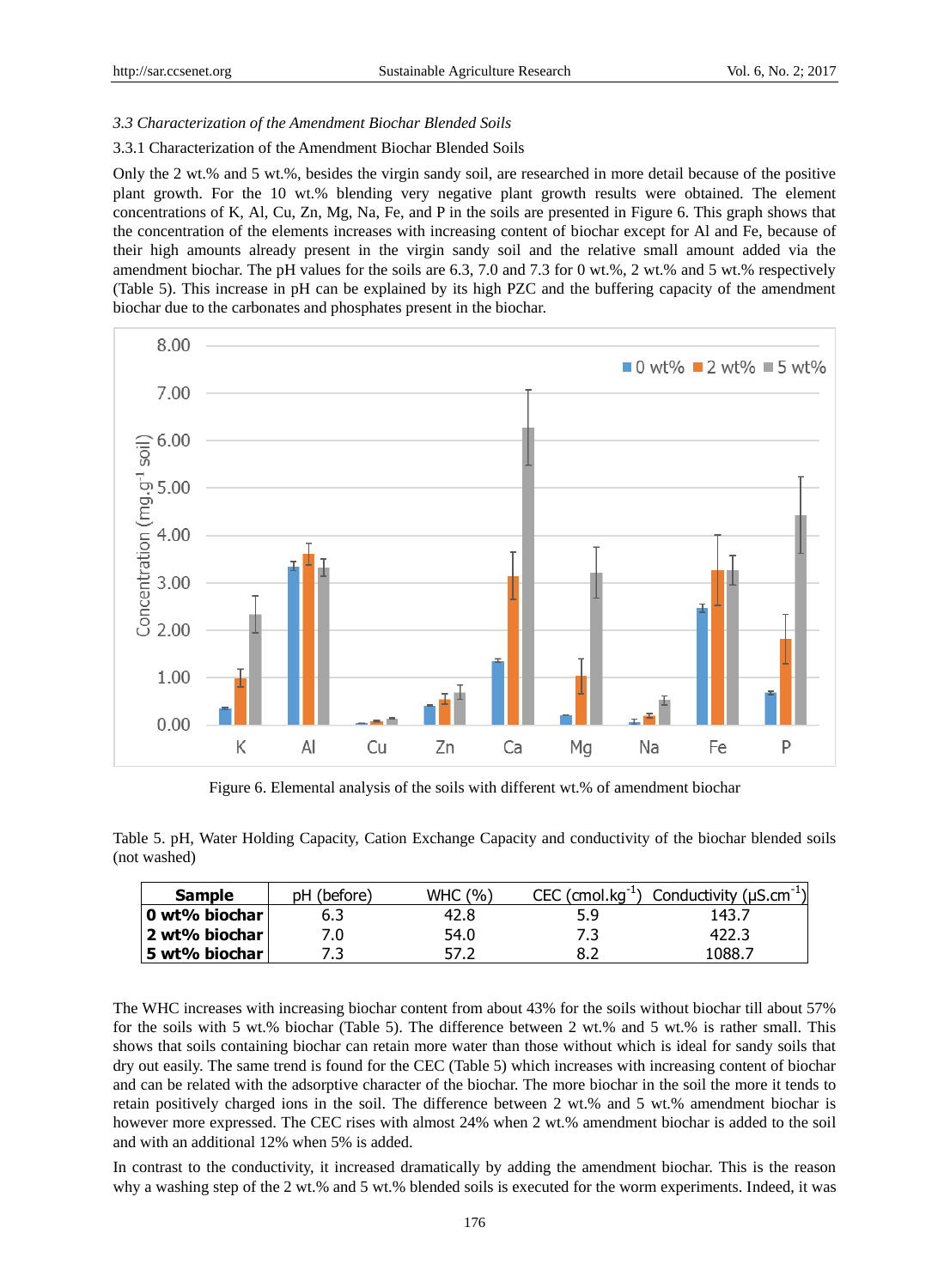found that in case of the worm experiments, the conditions for reproduction and bait lamina test were rather negative.

3.3.2 Effect of Cultivation on Biochar Amendment Soil

The results can be found in Figure 7 for all plant parts showing that plant uptake of these elements increases with increasing biochar content. K, Ca, Mg and P concentrations increase very strongly for the 2 wt.% blend and even with the same tendency, except perhaps for Fe, for the 5 wt.% blend while the increase for the other elements is rather moderate. The change in exchangeable dedicated elements is also checked. These results can be found in Figure 8 in terms of leachable elements without and with cultivation. The range for the 0 wt. % blended soil is between 0 and 0.07 mg/g soil, for the 2 wt.% blended soil it is between 0 and 0.35 mg/g soil, while for the 5 wt.% blended soil it has a range between 0 and 0.56 mg/g soil. What stand out is that the range of the increases with increase percentage of biochar. This observation coincides with the increasing cation exchange capacity as discussed in §3.3.1. For the soil without biochar the leachability before and after planting changed only slightly in favour of the cultivated soil for K, Zn, Mg and Na; for P the change is negligible. The soils with 2 wt.% and 5 wt.% biochar show that K, Mg and P are released more after harvesting. However, Zn is less released than before planting. The released amounts of Al, Cu and Fe are below 0.01 mg/g. Ca cannot be measured due to the use of  $Ca(NO<sub>3</sub>)<sub>2</sub>$  for the determination of exchangeable metals.



Figure 7. Analysis of the uptake of different elements by the plant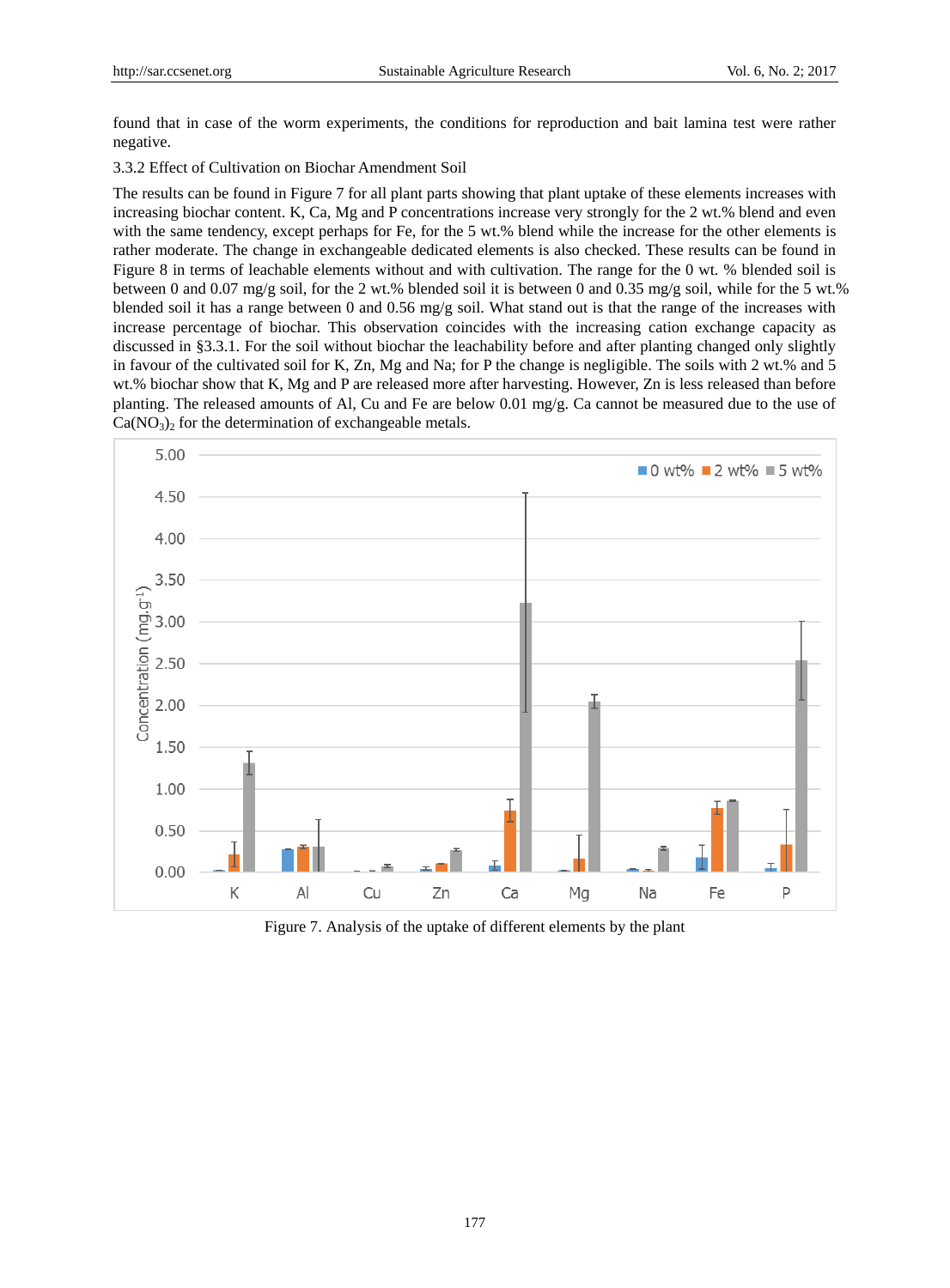

Figure 8. Elemental analysis of the leaching (24h) from 0, 2 and 5 wt.% biochar blended soil before and after harvesting

There is no general trend for the conductivity (Figure 9) between the different soils. Conductivity increases after harvesting for the 0 wt.% en 2 wt.% blended soils stating that there are more soluble present due to the amendment biochar. However, for the 5 wt.% soils a drop in conductivity is found. The initial pH value for the soils (Figure 10) is between 6.3 and 7.3. The pH in the soils without amendment biochar drops 0.6 pH units after harvesting in contrast to the soils with amendment biochar which drop only 0.2 and 0.1 pH units for the 2 wt.% and 5 wt.% respectively. This confirms again the buffering capacity of the biochar in the soil.



Figure 9. Conductivity before and after harvesting (24h) of the biochar blended soils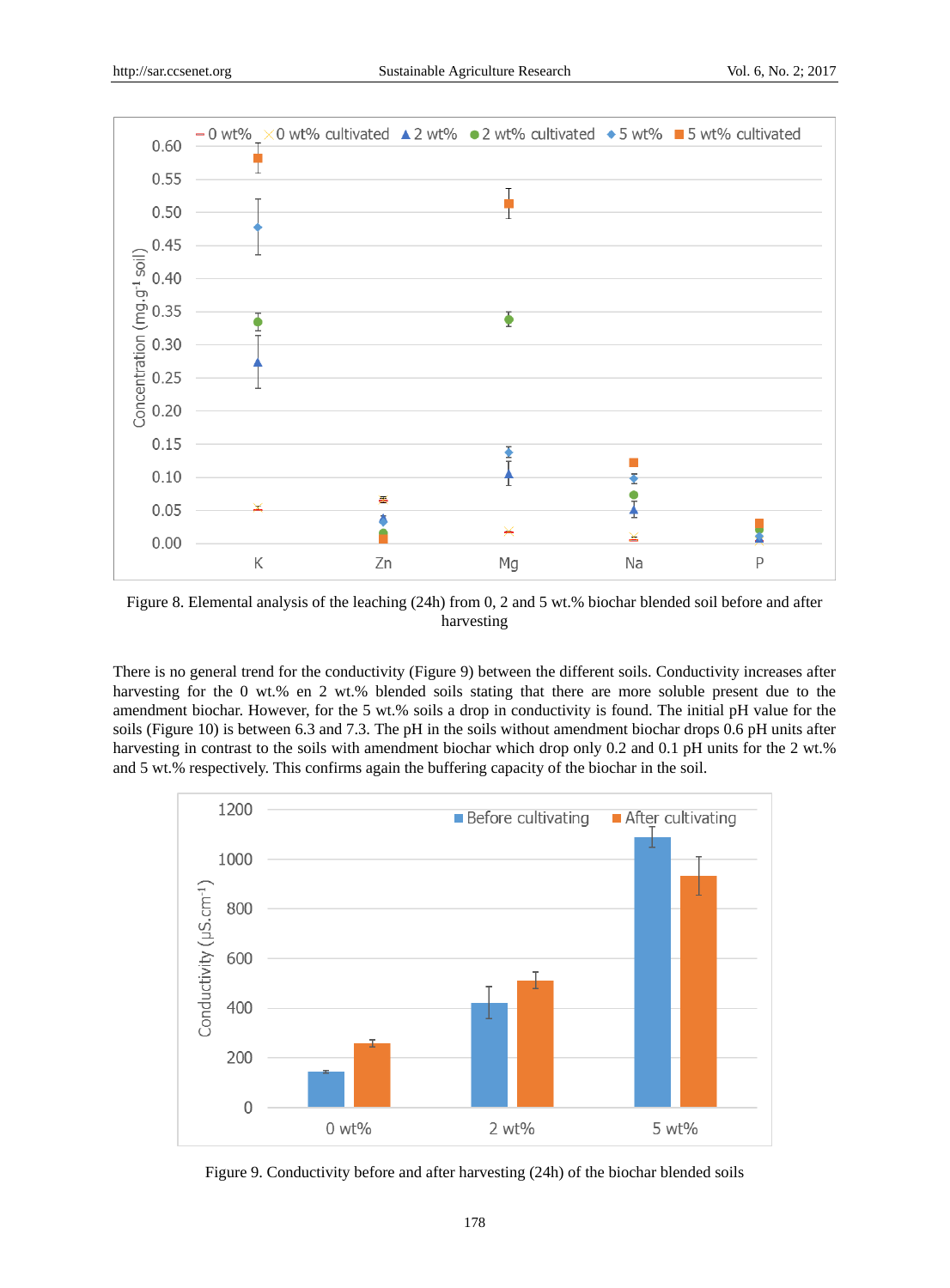

Figure 10. pH before and after harvesting of the biochar blended soils

# 3.3.3 Effect of Char on Plant Properties

The growth results of the plants after 2 weeks in the growth chamber can be seen in Table 6. The effect on a soil with or without biochar is clearly demonstrated. Initially it was thought that a higher content of biochar would be beneficial for plant growth, but this test shows the opposite. Soils with 10 wt.% biochar have a negative impact on plant growth. The explanation for this is that biochar tends to retain the water and thus higher biochar content increases the water holding capacity of the soil which becomes too wet and the bean plants become mouldy. Soils with 10 wt.% biochar are therefore not included in the further analyses. Minor visual differences between plants grown on soils with 2 wt.% and 5 wt.% biochar are observed and these plants grow 2 times faster than plants on soils without biochar. Length of the stems is measured and the leaves, roots and total plant are weighed for verification of the visual differences. These values are presented in Table 6 showing that plants grown on soils with 2 wt.% and 5 wt.% biochar are almost 2 times heavier compared to plants cultivated on the same soils without biochar. Additional it was found that crop yields were also much higher for the 2 wt.% biochar blending then in the case of the native soil but these results are not published yet.

The enzymatic activity in the root and the leaf is examined in order to have a better view on which soil is best for bean cultivation. The enzymatic activity can be considered as a measure of the stress induced in the plants. The higher the stress in the root and the leaf, the smaller the plant reflects an increased phytotoxicity in the soil. The results of the enzymatic activity in leaves and roots are also included in Table 6. From the enzymatic activity in the leaf, we see a significant decrease for a higher percentage of biochar in the soil. The enzymatic activity decreases by 50% for ME and ICDH, for GPOD this is even 75%. The enzymatic activity in the roots behaves differently from the trends found in leafs. For example, the data show that a minimum is reached for soils with 2 wt.% biochar while for the soils with 5 wt.% biochar the enzymatic activity decreases for ME and GPOD. The enzymatic activity also decreases by 50% compared to the soils without biochar. One can conclude that no significant differences between the soils with 2 wt.% and 5 wt.% biochar were found. However, improved enzymatic activities for these blends were measured compared to the 0 wt.% soil. The 2 wt.% char is better for the roots enzymatic activity; the 5 wt.% char is better for the leaves enzymatic activity. Economically, the 2 wt.% blending is more interesting than the 5 wt.% due to the fact that with 2 wt.% more soil can be blended and the results are the same.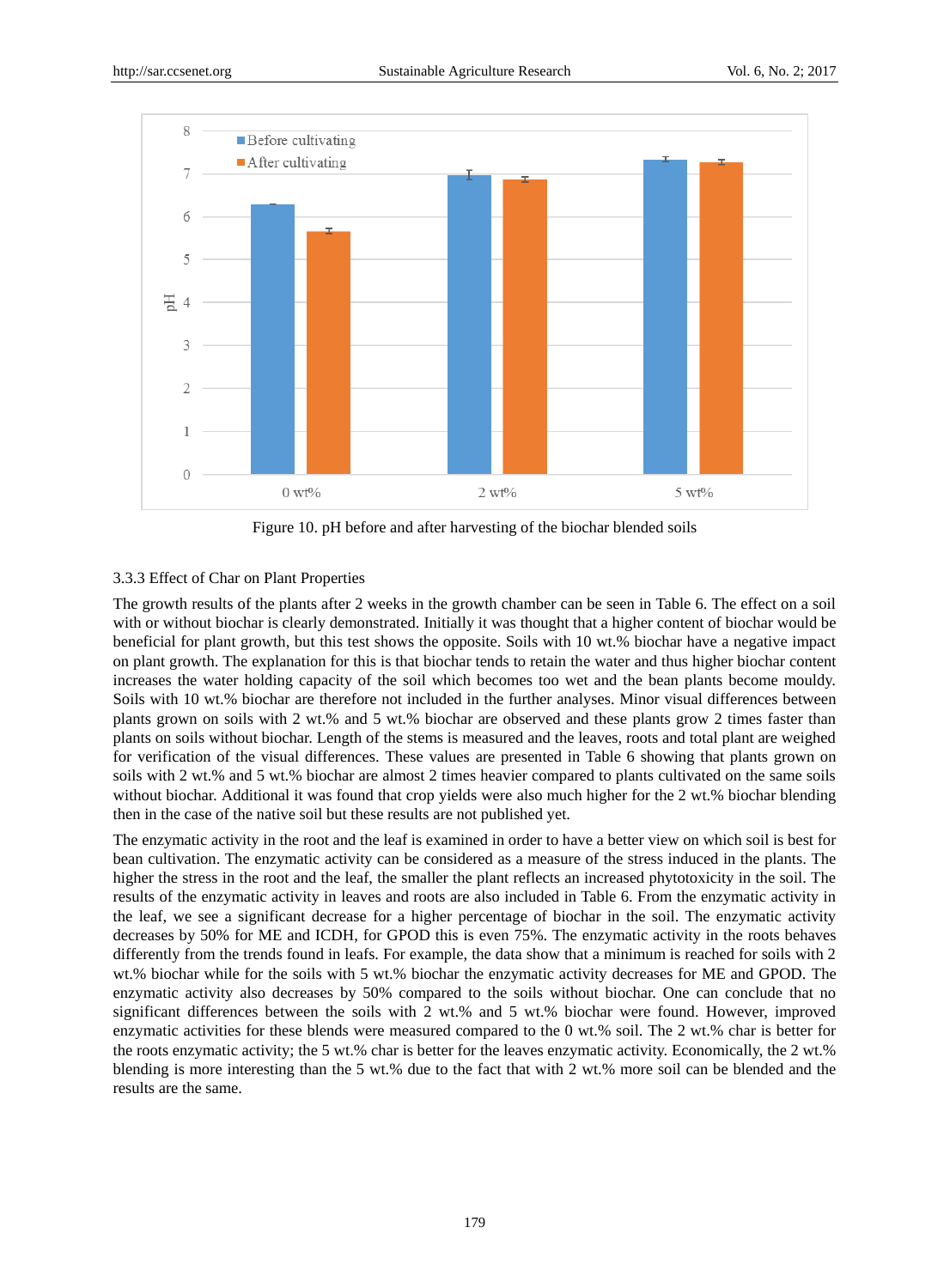|                                                | $0 wt\%$   | 2 wt%        | 5 wt%        |
|------------------------------------------------|------------|--------------|--------------|
| Number of plants                               | 9          | 11           | 10           |
| Plant mass (q)                                 | 1.29(0.34) | 2.19(0.35)   | 2.27(0.43)   |
| Leaf mass $(g)$                                | 0.75(0.27) | 1.44(0.28)   | 1.52(0.25)   |
| Root mass (g)                                  | 0.67(0.32) | 1.33(0.27)   | 1.38(0.43)   |
| Length (cm)                                    | 6.49(0.54) | 11.37 (1.60) | 11.50 (1.46) |
| Enzymatic activity roots $(mU.g^{-1})$         |            |              |              |
| ME                                             | (7)<br>77  | 42(8)        | 48(8)        |
| <b>GIDH</b>                                    | $-31(3)$   | $-18(3)$     | $-20(3)$     |
| <b>GPOD</b>                                    | 853 (66)   | 567 (230)    | 681 (111)    |
| Enzymatic activity leafs (mU.g <sup>-1</sup> ) |            |              |              |
| <b>ME</b>                                      | 118 (24)   | 60(12)       | 53 $(3)$     |
| <b>ICDH</b>                                    | 113(10)    | 67(14)       | 59 $(3)$     |
| <b>GPOD</b>                                    | 311 (113)  | 77 (34)      | 48 (5)       |

|  |  |  | Table 6. Plant growth and enzymatic activity of plants grown on biochar blended soils |
|--|--|--|---------------------------------------------------------------------------------------|
|  |  |  |                                                                                       |

Number of plants with respect to 12 beans planted, standard deviation between brackets

The elemental concentration of K, Al, Cu, Zn, Ca, Mg, Na, Fe and P in the leaves is shown in Figure 11. The concentration of K, Mg and P increases with increasing concentration of biochar. On other hand, Ca decreases with increasing concentration of biochar in the soils. The concentrations of Zn, Na and Fe are below 0.01 and Al and Cu are not detected in the leaves of the plant.



Figure 11. Elemental analysis of leaves from the plants grown on biochar blended soils

# 3.3.4 Effect Soil on Worm Population/Reproduction

The first test showed a significant lower growth in the soils with 5 % and 10 % biochar (both  $p= 0.02$ ). Reproduction was significant lower in comparison with the original soil in all blended soils with biochar (resp. 0.02 (2%), 0.01 (5%) and 0.01 (10%)). The high values for conductivity indicate a potential impact of salt stress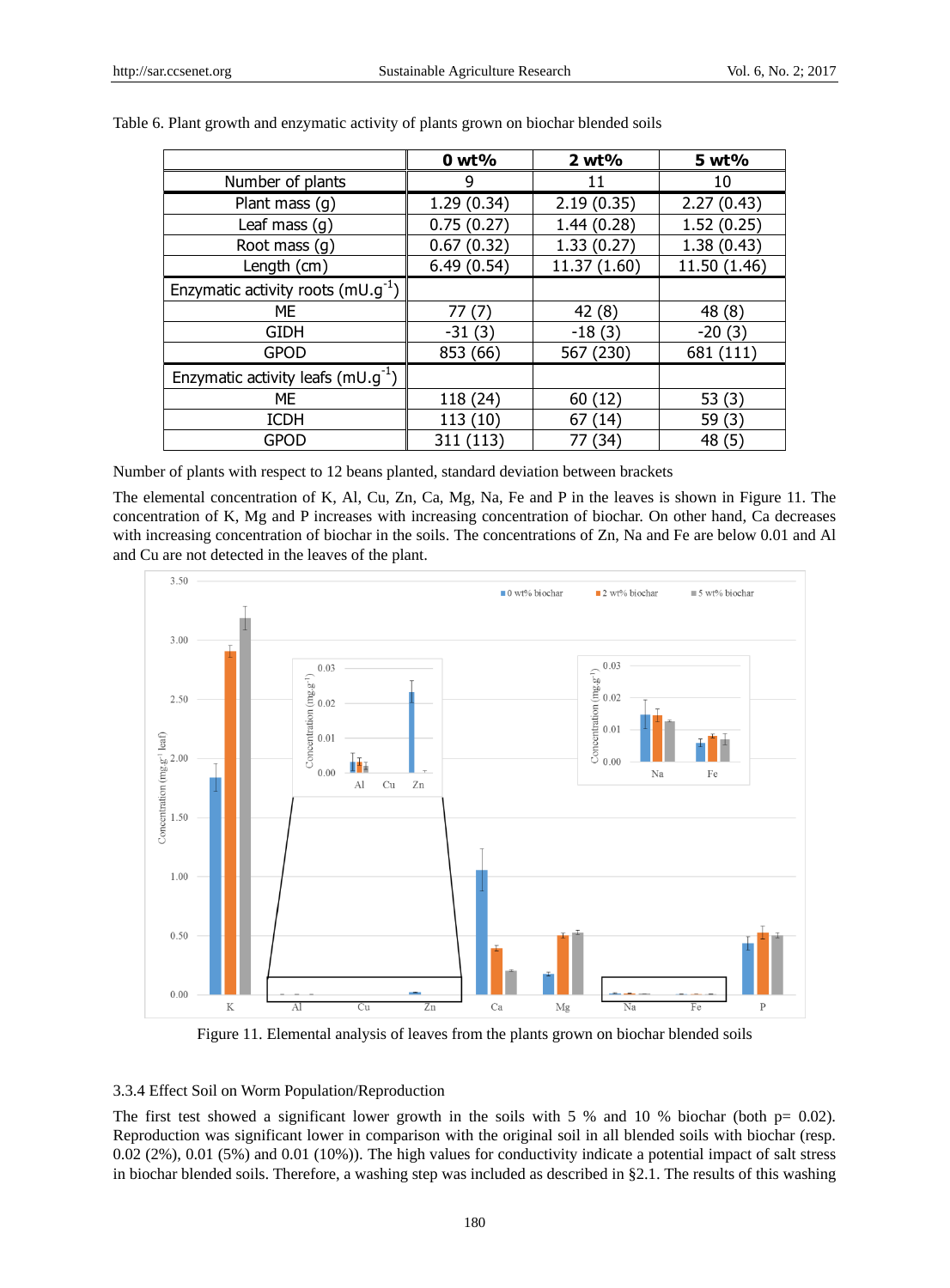step can be found in Table 7. A strong reduction in conductivity with respectively 72 %, 48 % and 66 % is noted for respectively 0wt%, 2wt% and 5wt% biochar. A heavy rain fall will have the same effect, so no extra washing procedure have to be included when blending this kind of char with poor soils properly mixed. Nevertheless, the soil was washed according §1.2.1 and it was found that washing with tap water resulted in a higher and neutral pH of the blended soil. Also a slight increase in pH is found for the blended soils. This increase can be explained as the result of a buffering effect of the biochar. The raise in pH is most pronounced in the untreated Lommel soil. Soils blended with 2% and 5 % biochar have a higher buffer capacity and show a reduced increase in soil pH in comparison to the untreated soil.

|                                     | $0 \text{ wt}$ % biochar     | $2 \text{ wt}$ % biochar     | 5 wt% biochar                 |
|-------------------------------------|------------------------------|------------------------------|-------------------------------|
| Conductivity before<br>washing step | 144 $\mu$ S.cm <sup>-1</sup> | 422 $\mu$ S.cm <sup>-1</sup> | 1089 $\mu$ S.cm <sup>-1</sup> |
| Conductivity after<br>washing step  | 41 $\mu$ S.cm <sup>-1</sup>  | 218 $\mu$ S.cm <sup>-1</sup> | 371 $\mu$ S.cm <sup>-1</sup>  |
| pH before washing<br>step           | 5.4                          | 6.1                          | 6.5                           |
| pH after washing<br>step            | 7.2                          | 6.8                          | 6.9                           |

Table 7. Conductivity and pH before and after washing step

The results of the reproduction and bait lamina test were collected and summarised in figure 12 and 13. Figure 12 shows the mass (before, after and increase) while figure 13 shows the number of cocoons (reproduction) of the worms (10 worms / container) and results of the bait lamina test. At first sight the results seem to be optimal for the soils with 2 wt.% biochar because of an increase in the numbers of cocoons and a higher % of empty bait lamina. However, a statistical analysis is a much more objective evaluation. Therefore, an independent samples Kruskal-Wallis test is done with a significance of 0.05. For the percent of mortality between the different samples no significant difference is found, which looks relevant. However, no significant difference between the percentages of empty bait lamina strips (*p> 0.05*) was found. The increase in weight of 0.095 has a significance which is still below 0.1, but relevant. This difference will be considered significant by increasing p to 0.1, though, the probability will be larger than another replica will fall outside the confidence interval. By keeping the significance here at 0.05, the difference here is not considered to be significant. Within the number of cocoons there is a significant difference. This requires other tests to be performed between the three sets (0-2, 0-5, 2-5). The Mann-Whitney test concludes that there is a significant difference between the 0% and 2% biochar. There is also a difference between the 2% and 5% biochar. Between 0% and 5% biochar there is no significant difference. There is a significant difference of 0.021 between 0% and 2% biochar similar to 2% and 5% biochar.



Figure 12. Effect of the blended soils on the mass of E. fetida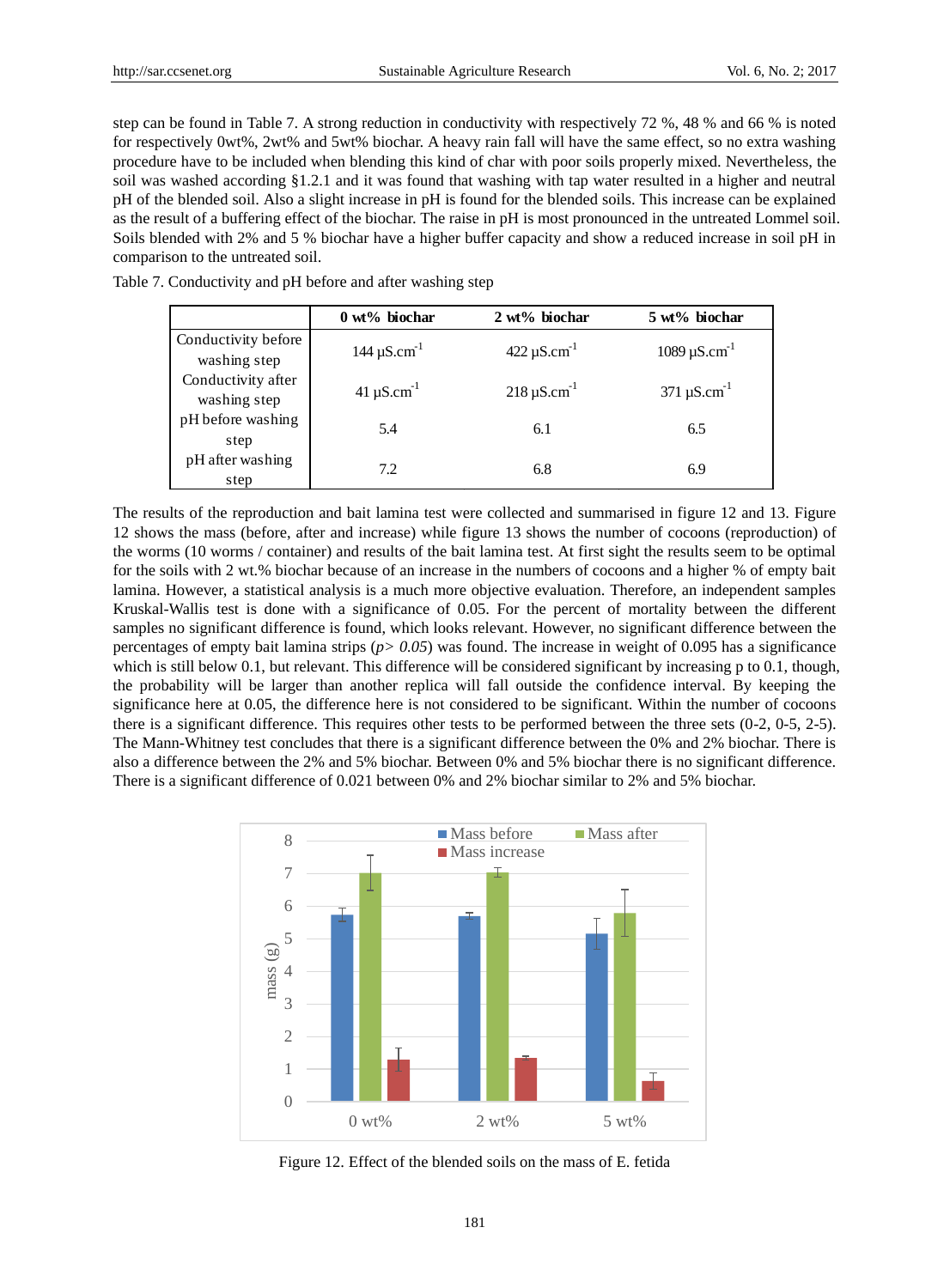

Figure 13. Effect of the blended soils on the reproduction and activity (bait lamina) of E. fetida

# **5. Conclusion**

The dried thick fraction of the pig manure is a good starting material for the production of amendment biochar. The pyrolysis process was optimized to achieve a yield of 48.8%. The pyrolysis of the dried thick fraction of the pig manure also provides an additional 30% of biogas that can be used for the generation of electricity or the heating of the pyrolysis reactor itself. This produced biochar is suitable as alternative to the present chemical fertilizers due to the high concentrations of K and P. The total concentrations of Cu and Zn are too high compared to the environmental standards. However, blending this char with the char of another fraction of the pig manure, the thin fraction, increased also the concentration of N and at the same time lowers the total concentration of Cu and Zn (as its content is much lower) resulting in a total concentration below the Flemish Regulation on Environmental Authorisation (VLAREM) regulation. Nevertheless, the high ash content of this char, about 50%, it proves to be also suitable for the production of activated carbon (AC). This is confirmed by recently done studies. This char is also suitable for blending with a soil poor in nutrients. The soils with 2 wt.% and 5 wt.% biochar score much better than the reference soil. The soils in which 10 wt.% biochar was mixed held too much water which was detrimental to the plants. The blending of biochar in soils not only has a positive effect on plant growth but also on the immobilization of heavy metal ions preventing their release towards ground water. The cocoon production is the most sensitive endpoint for E. fetita. From these results it can be stated that the soil with 2% biochar scores the best. The resulting biochar therefore offers potential as low cost, slow release soil conditioner and better carbon sequester for a long term effect. The thermal conversion has a clear potential to market exploitable products. The effect of biochar is threefold: the buffering and beneficial WHC effect on the soil, inhibition of toxic elements which affect bioavailability and the release of nutrients in a more controlled manner favouring rapid plant growth.

### **Acknowledgement**

We thank the technical staff of Applied and Analytical Chemistry for support in the chemical analysis and Carine Put for assisting with the enzyme detection in the bean plants. This research did not receive any specific grant from funding agencies in the public, commercial, or not-for-profit sectors.

# **References**

- Araujo, G. C. L., Gonzalez, M. H., Ferreira, A. G., Nogueira, A. R. A., & Nobrega, J. A. (2002). Effect of acid concentration on closed-vessel microwave-assisted digestion of plant materials. [Article; Proceedings Paper]. *Spectrochimica Acta Part B-Atomic Spectroscopy, 57*(12), 2121-2132. https://doi.org/10.1016/S0584-8547(02)00164-7
- Azargohar, R., & Dalai, A. K. (2006). Biochar as a precursor of activated carbon. *Applied Biochemistry and Biotechnology, 131*(1-3), 762-773. https://doi.org/10.1007/978-1-59745-268-7\_62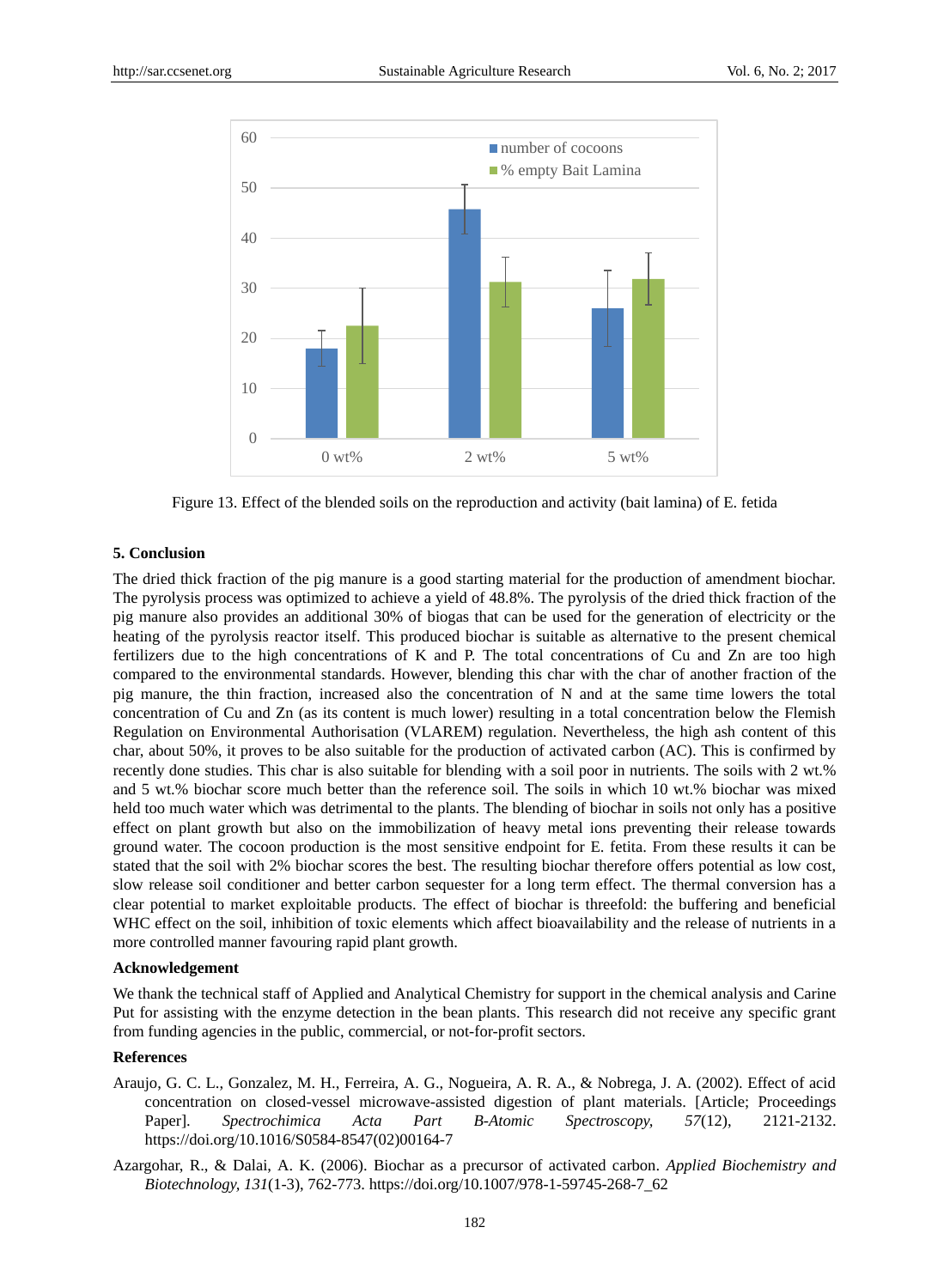- Bouwman, L. A., & Vangronsveld, J. (2004). Rehabilitation of the nematode fauna in a phytostabilized, heavily zinc-contaminated, sandy soil. *Journal of Soils and Sediments, 4*(1), 17-23. https://doi.org/10.1007/BF02990824
- Cantrell, K. B., Hunt, P. G., Uchimiya, M., Novak, J. M., & Ro, K. S. (2012). Impact of pyrolysis temperature and manure source on physicochemical characteristics of biochar. *Bioresource Technology, 107*, 419-428. https://doi.org/10.1016/j.biortech.2011.11.084
- Carter, M. R. (1993). Soil sampling and methods of analysis. Florida: Lewis Publishers.
- Demirbas, A. (2001). Biomass resource facilities and biomass conversion processing for fuels and chemicals. *Energy Conversion and Management, 42*(11), 1357-1378. https://doi.org/10.1016/S0196-8904(00)00137-0
- Dias, J. M., Alvim-Ferraz, M. C. M., Almeida, M. F., Rivera-Utrilla, J., & Sanchez-Polo, M. (2007). Waste materials for activated carbon preparation and its use in aqueous-phase treatment: A review. *Journal of Environmental Management, 85*(4), 833-846. https://doi.org/10.1016/j.jenvman.2007.07.031
- EEA (European Environment Agency). (2009). Part B: sectoral guidance chapters, 4b. Manure management EMEP/EEA air pollutant emission inventory guidebook, EEA.
- Extension, U. O. D. C., & United States. Cooperative State Research, E., and Extension Service. Northeast Coordinating Committee on Soil Testing. (1995). Recommended Soil Testing Procedures for the Northeastern United States: Cooperative Extension, University of Delaware.
- Faridullah, Irshad, M., & Sabir, M. A. (2012). Investigation of Heavy Metals using Various Extraction Methods in Livestock Manures. *Communications in Soil Science and Plant Analysis, 43*(21), 2801-2808. https://doi.org/10.1080/00103624.2012.719977
- Galinato, S. P., Yoder, J. K., & Granatstein, D. (2011). The economic value of biochar in crop production and carbon sequestration. *Energy Policy, 39*(10), 6344-6350. https://doi.org/10.1016/j.enpol.2011.07.035
- Gleyzes, C., Tellier, S., & Astruc, M. (2002). Fractionation studies of trace elements in contaminated soils and sediments: a review of sequential extraction procedures. *Trac-Trends in Analytical Chemistry, 21*(6-7), 451-467. https://doi.org/10.1016/S0165-9936(02)00603-9
- International, A. (2011). ASTM D3173-11, Standard Test Method for Moisture in the Analysis Sample of Coal and Coke. West Conshohocken.
- Kratz, W. (1998). The bait-lamina test General aspects, applications and perspectives. *Environmental Science and Pollution Research, 5*(2), 94-96. https://doi.org/10.1007/BF02986394
- Kuppens, T., Van Dael, M., Maggen, J., Vanreppelen, K., Yperman, J., Carleer, R., et al. (2014). TECHNO-ECONOMIC ASSESSMENT OF DIFFERENT CONVERSION PATHWAYS FOR PYROLYSIS CHAR FROM PIG MANURE. Papers of the 22nd European Biomass Conference: Setting the Course for a Biobased Economy, 901-911.
- Kuppens, T., Van Dael, M., Vanreppelen, K., Carleer, R., Yperman, J., & Schreurs, S., et al. (2014). Techno-Economic Assessment of Pyrolysis Char Production and Application-A Review. *Iconbm: International Conference on Biomass, Pts 1 and 2, 37*, 67-72.
- Ro, K. S., Cantrell, K. B., & Hunt, P. G. (2010). High-Temperature Pyrolysis of Blended Animal Manures for Producing Renewable Energy and Value-Added Biochar. *Industrial & Engineering Chemistry Research, 49*(20), 10125-10131. https://doi.org/10.1021/ie101155m
- Schulz, H., & Glaser, B. (2012). Effects of biochar compared to organic and inorganic fertilizers on soil quality and plant growth in a greenhouse experiment. *Journal of Plant Nutrition and Soil Science, 175*(3), 410-422. https://doi.org/10.1002/jpln.201100143
- Solutions, S. Statistics Solutions Advancement Through Clarity™. from http://www.statisticssolutions.com/
- Standardization, I. O. f. (2012). Soil quality Effects of pollutants on earthworms Part 2: Determination of effects on reproduction of Eisenia fetida/Eisenia andrei: ISO.
- Tack, F. M. G., Van Ranst, E., Lievens, C., & Vandenberghe, R. E. (2006). Soil solution Cd, Cu and Zn concentrations as affected by short-time drying or wetting: The role of hydrous oxides of Fe and Mn. *Geoderma, 137*(1-2), 83-89. https://doi.org/10.1016/j.geoderma.2006.07.003
- Tuck, C. O., Perez, E., Horvath, I. T., Sheldon, R. A., & Poliakoff, M. (2012). Valorization of Biomass: Deriving